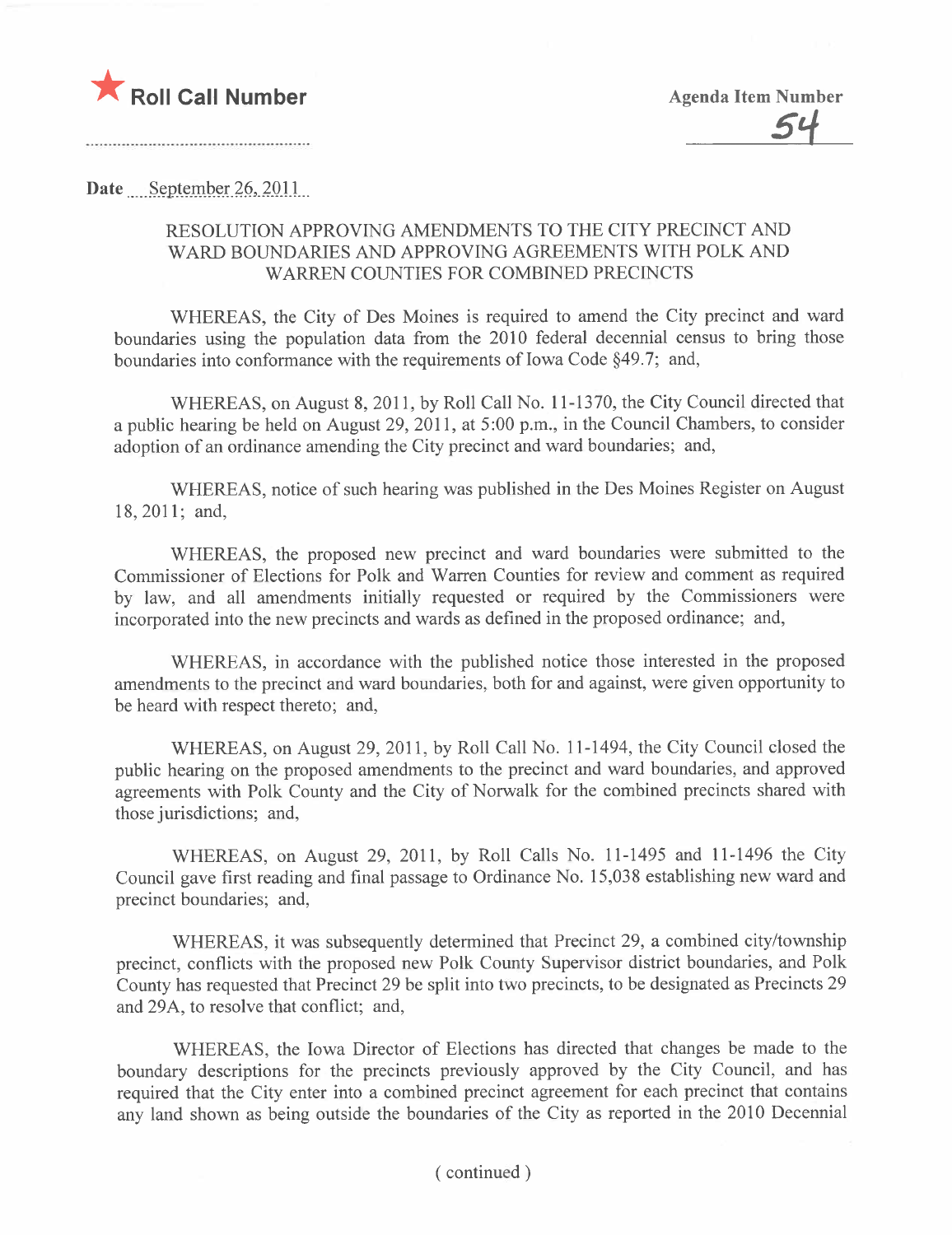

-2-

Date August 29, 2011

Census, notwithstanding the fact that such land has been annexed into the City as more specifically described in the accompanying Council Communication.

NOW, THEREFORE, BE IT RESOLVED, by the City Council of the City of Des Moines, Iowa, as follows:

- 1. The Amended Memorandum of Agreement, and the two separate Memorandums of Agreement with Polk County to allow the creation of the combined city/township precincts identified in the accompanying Council Communication, are hereby approved. The Mayor is hereby authorized and directed to sign the agreements on behalf of the City, and the City Clerk is hereby authorized and directed to attest to the Mayor's signature on such agreements.
- 2. The Memorandum of Agreement with Warren County to allow Precinct 85 and 86 to be created as combined city/township precincts is hereby approved. The Mayor is hereby directed and authorized to sign the agreement on behalf of the City, and the City Clerk is hereby authorized and directed to attest to the Mayor's signature on such document.
- 3. The Memorandum of Agreement with the City of Norwalk allowing the creation of Precinct 82 as a combined city/city precinct, which was originally approved on August 29, 2011, by Roll Call No. 11-1494 is hereby ratified without change.

( Council Communication No. 11-595 )

MOVED by to adopt.

FORM APPROVED:

ORM APPROVED:<br>Corm APPROVED:<br>Roger K. Brown

Roger K. Brown Assistant City Attorney C:\Rog\Admin - Legal Dept\Reprecincting\2nd\RC approve Agr.doc Exhibits: "I" - Multiple agreements with Polk County "2" - Agreement with Warren County "3" - Amended Precinct Map

| <b>COUNCIL ACTION</b> | YEAS | <b>NAYS</b> | <b>PASS</b> | <b>ABSENT</b>   | <b>CERTIFICATE</b>                                                                                                                                                                                      |  |  |
|-----------------------|------|-------------|-------------|-----------------|---------------------------------------------------------------------------------------------------------------------------------------------------------------------------------------------------------|--|--|
| <b>COWNIE</b>         |      |             |             |                 |                                                                                                                                                                                                         |  |  |
| <b>COLEMAN</b>        |      |             |             |                 | I, DIANE RAUH, City Clerk of said City hereby<br>certify that at a meeting of the City Council of<br>said City of Des Moines, held on the above date,<br>among other proceedings the above was adopted. |  |  |
| <b>GRIESS</b>         |      |             |             |                 |                                                                                                                                                                                                         |  |  |
| <b>HENSLEY</b>        |      |             |             |                 |                                                                                                                                                                                                         |  |  |
| <b>MAHAFFEY</b>       |      |             |             |                 |                                                                                                                                                                                                         |  |  |
| <b>MEYER</b>          |      |             |             |                 | IN WITNESS WHEREOF, I have hereunto set my<br>hand and affixed my seal the day and year first                                                                                                           |  |  |
| <b>MOORE</b>          |      |             |             |                 | above written.                                                                                                                                                                                          |  |  |
| <b>TOTAL</b>          |      |             |             |                 |                                                                                                                                                                                                         |  |  |
| <b>MOTION CARRIED</b> |      |             |             | <b>APPROVED</b> |                                                                                                                                                                                                         |  |  |
|                       |      |             |             |                 |                                                                                                                                                                                                         |  |  |
| Mayor                 |      |             |             |                 | <b>City Clerk</b>                                                                                                                                                                                       |  |  |